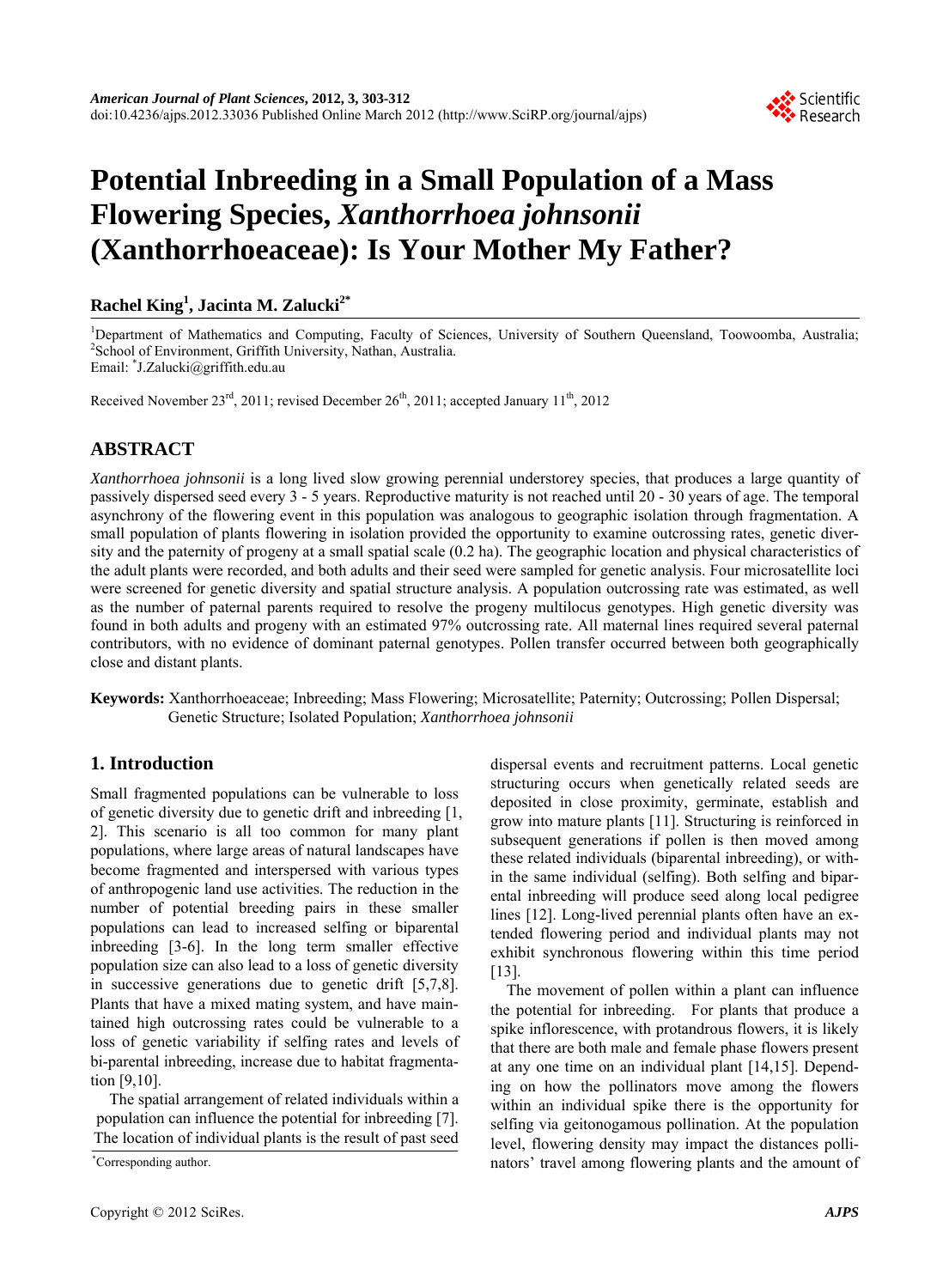time pollinators spend foraging on individual plants [16, 17].

Each plant can potentially contribute genes to the next generation by either (or both) maternal and paternal roles. Genetic diversity in the seed generation is higher if all flowering plants (rather than just a few individuals) contribute genes to the seed generation. Failure of any plant to be a parent (either in a maternal or paternal role) will reduce the level of genetic diversity in the seed generation. Unequal representations of certain genotypes in the seed generation is the result of some plants either setting more seed, or fathering more seeds than other plants. Ultimately then, the genetic relatedness of the viable seed produced at the end of each flowering season is the result of the effects of the breeding system, pollen movements and mating patterns for that particular flowering season [18-20].

Using genetic markers to assess the outcrossing rates of seed is one way of examining levels of inbreeding and genetic diversity. Microsatellite markers are often the marker of choice for population studies as they are highly polymorphic, considered to be selectively neutral and reflect unbiased patterns of mutation gene flow and genetic drift [21]. They can be used to explore population structure, outcrossing rates and relatedness within a population [22-24].

*Xanthorrhoea johnsonii* is a slow-growing, long-lived perennial that does not reach reproductive maturity until 20 - 30 years of age and then reproduces every 3 - 5 years. These plants are self-compatible and produce viable seeds. Insects, birds, lizards, and possums visit the spike inflorescences but the most likely pollinators are bees, specifically *Trigona carbonaria* and *Apis mellifera.* Each plant can produce thousands of seeds and these have been observed in thick deposits on the surface of the soil/litter layer. Primary seed dispersal is passive and secondary seed dispersal agents are unknown. Whatever the fate of the seed, it is likely that large quantities of closely related seeds end up within short distances of the maternal parent. A previous study of several larger populations during normal breeding seasons showed consistently high outcrossing rates despite varying flowering densities [25].

*Xanthorrhoea johnsonii* is a dominant understorey species, is fire tolerant, with fire events often stimulating flowering in some individuals [26]. A controlled burn to reduce fuel load (within an area of approx 0.2 ha.) triggered an isolated flowering event among approximately 30 individual *X. johnsonii* plants. This created a small, temporally isolated/fragmented population and provided a unique opportunity to assess the outcrossing rates and genetic variability of the progeny from one breeding season. In this effectively closed population the seed or progeny produced must have both maternal and paternal parents sourced from this location. This provided an excellent opportunity to quantify selfing rates and biparental inbreeding in this population.

The specific aims of the project were to use microsatellite markers previously developed for this species to: 1) investigate the genetic variability in the adult and progeny populations, and any possible spatial patterns in relatedness, 2) estimate outcrossing rates, and 3) examine cohorts of seed from several maternal lines and estimate the number of different pollen donors in this population.

# **2. Materials and Methods**

#### **2.1. Study Species and Sample Site**

*Xanthorrhoea johnsonii* is a species endemic to the Australian east coast [27] and is the most common and widespread species of *Xanthorrhoea* in Queensland (QLD) and New South Wales (NSW) (**Figure 1**). Typically a plant has an unbranched trunk between 10 cm to 5 m in height. Each flowering individual produces a single indeterminate spike inflorescence that varies from 75 cm to 2 m in length. Flowering usually occurs between May and November [28].

The length of time of a flowering event varies from 10 days in warmer temperatures, to approximately 3 weeks in cooler conditions (for each individual plant). Individual flowers open in sequence from the bottom of the spike towards the top and individual flowers appear to be protandrous with stigmas maturing after approximately 3 days [25]. Because of the sequential, progressive nature of flowering, both male and female phase flowers can be present on the same inflorescence.

Each inflorescence is capable of producing in excess of one thousand flowers (depending on spike length) and each flower has 6 stamens and 3 ovules [25,29]. Therefore, each plant is capable of setting several thousand seeds each time it flowers. Primary seed dispersal is passive and nothing is known about secondary dispersal agents.

Toohey Forest covers approx 681 hectares (LAT 27˚32'S LONG 153˚43'E) of eucalypt or open sclerophyll forest. The out of season flowering event (January) encompassed an area of approximately 0.2 hectares and included 30 flowering plants. The GPS positions (lat/ longs), plant heights (cm) and spike lengths (cm) were recorded for all 30 plants. Leaves and seed were sampled from a subset (seven) of these plants for genetic analysis of adults and progeny. The smallest distance between any two plants sampled was 1.85 m and the greatest distance was 46 m. Samples consisted of 2 to 3 cm of leaf tissue taken from the growing tips of the plants and were immediately placed on ice. These samples were frozen at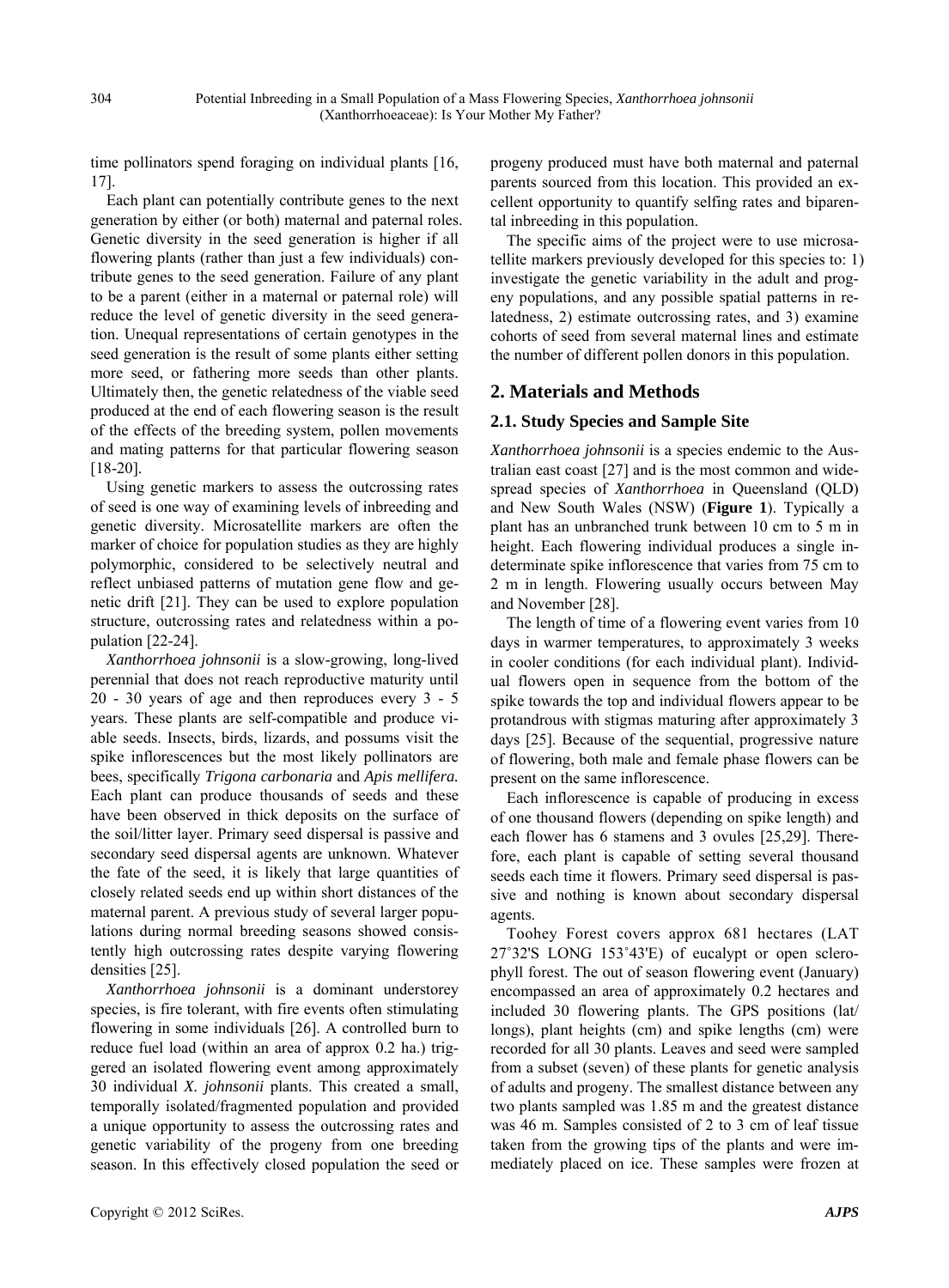

**Figure 1. Location of the study population and the seven sampled adult plants within.**

−80˚C within 30 minutes of sampling. Sampled plants were tagged for future seed collection.

Once mature, a random sample of approximately 25 seeds per plant was collected. Seed was germinated on 0.6% agar plates and incubated at 25˚C in the dark for 7 to 10 days. Two millimetres of the radical was removed for genetic analysis from 20 germinated seed per parent plant and frozen at −80˚C.

#### **2.2. Molecular Methods**

Molecular analysis of the leaf samples from the adult flowering plants was used to determine maternal genotypes. Total genomic DNA was extracted from the leaf samples using the QIAGEN DNeasy Plant Mini-kit (QIAGEN Industries) after first grinding 100 mg of leaf tissue in liquid nitrogen. Poly-vinyl pyrolidone (PVP) powder (5 mg) was included in the grinding process to assist in removing DNA-degrading phenolic compounds [30].

Analysis of the seedling radicals was used to identify the progeny genotypes. DNA extraction from all seedling tissue followed a modification of a Hair Lysis Extraction protocol [31]. Small amounts (2 - 3 mm) of unfrozen seedling tissue were combined with  $100 \mu L$  of lysis extraction buffer and 5  $\mu$ L Proteinase K (20 mg/mL). The extraction buffer included  $1\%$  10  $\times$  PCR buffer (Fisher-Biotech),  $2.5 \text{ mM } MgCL<sub>2</sub>$  and  $0.5\%$  TWEEN-20. All samples were then incubated for 45 min at 60°C then stored at −20˚C until used in polymerase chain reaction (PCR) amplification.

Five sets of *X. johnsonii* microsatellite primers (X1, X4, X5, X8 and X9) developed by (J. Zalucki unpubl. res.) were amplified for all seven maternal parents (E3, E7, E8, E10, E15, E18 and E20) and 140 progeny (20 per maternal parent). PCR reactions were performed using 12.5 µL reaction volume containing: 1.25 µL 10  $\times$  Taq polymerase buffer,  $2 \text{ mM } MgCL_2$  0.2 mM dNTP's, 0.4 M of forward and reverse primers, 0.25 Units of Biotech Taq polymerase and 10 - 15 ng of DNA template. Temperature cycling conditions were: 3 minutes denaturation at 95˚C, then 30 cycles of 30 seconds at 94˚C, 30 seconds at 54˚C, and 30 seconds at 72˚C; followed by a final extension phase of 7 minutes at 72˚C.

A high rate of failures during initial PCR amplifications was due to highly variable DNA yield from the Hair Lysis Extraction process. The PCR success rate was improved considerably by increasing or decreasing the amount of DNA template used for each individual. An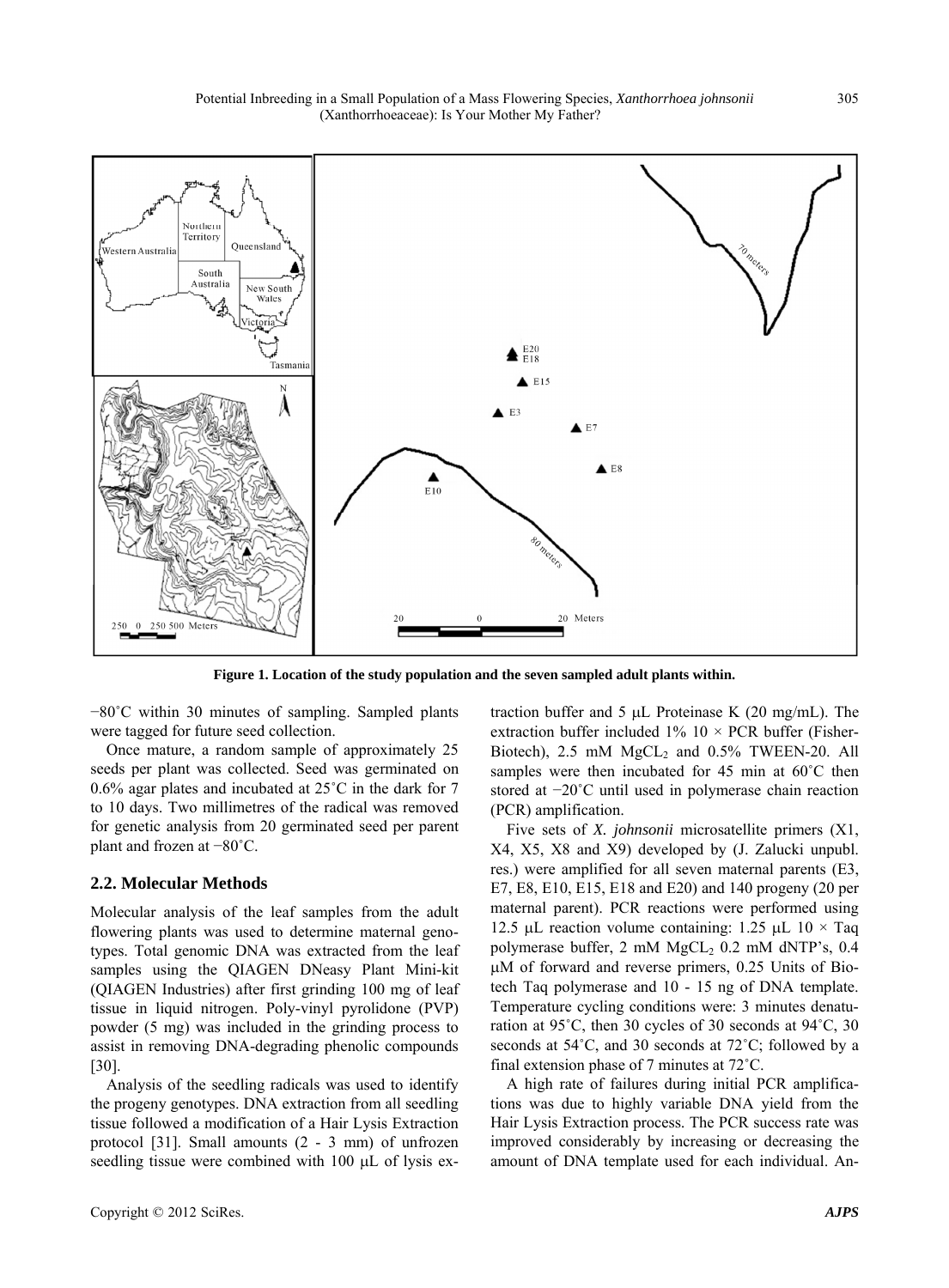nealing temperatures were reduced by 2˚C - 4˚C for some individuals. Initial annealing temperatures (˚C) for X1, X4, X5, X8 and X9 were 61, 51, 59, 59 and 59 respectively. PCR amplification was not successful at all loci for all progeny; however, the minimum number of progeny successfully screened at any of the five loci was 15.

One locus, X8, was excluded from further analysis due to the likely occurrence of null alleles (high levels of homozygote excess and mismatches between the progeny and the known maternal parent). Significant null allele estimates were found at this locus using Micro-Checker [32]. This program estimates null allele frequencies using both methods by Chakraborty *et al.* [33] and Brookfield [34]. For all four dinucleotide, polymorphic loci included in the analysis, all alleles found in the maternal parents were also found in the progeny and there were no further mismatches between a known maternal parent and its progeny.

#### **2.3. Statistical Analysis**

Expected heterozygosity  $(H_E)$  for each locus, exact tests for deviations from Hardy-Weinberg Equilibrium (HWE) for each locus and across all loci (1000 iterations), and linkage disequilibrium for all locus pairs (1000 iterations), were calculated using the program GENEPOP (Raymond and Rousset [35]; web version at http://genepop.curtin.edu.au/ 27 April 2010). Weir and Cockerham [36]  $F_{\text{IS}}$  values (1000) iterations) were also calculated for each locus and across all loci using GENEPOP [35].

The average pairwise relatedness between adult plants and also between each maternal parent its own progeny and the progeny of each of the other six maternal parents, was calculated in the program GenAlEx 6 [39]. The relatedness coefficient "r" was calculated using the Queller and Goodnight [37] estimator.

Pairwise genetic and geographic distances [38] were calculated and spatial autocorrelation performed on the progeny using GenAlEx 6 [39]. Progeny were assigned the spatial coordinates (lat/longs) of their maternal parents for the purpose of this analysis. A minimum distance class of 5 m was used. Following Peakall *et al*., [40], GenAlEx tests for statistical significance based on the random permutation of "r" (relatedness co-efficient) under the assumption of no spatial structure. From 1000 random and then ranked permutations of all individuals among the geographic locations the 95% confidence interval was determined. If the calculated r-value falls outside this confidence region, then significant positive or negative spatial genetic structure was inferred. An autocorrelogram showing the autocorrelation coefficient 'r' as a function of the nominated distance classes and the 95% confidence interval was plotted in GenAlEx.

The program Cervus [41] was used to identify possible paternal parents for each of the progeny and estimate the degree of selfing in the population. When given the multilocus genotypes of both the progeny and the known maternal parent, Cervus calculates the progeny's likelihood of decent (LOD) for all nominated candidate paternal parents. An error rate of 1% was specified to allow for possible mistypings, null alleles and mutations, as recommended by Marshall *et al*., [41]. Consequently, the highest LOD score is not necessarily assigned to the candidate paternal parent simply expressing the lowest number of mismatches. The allele frequencies of all sampled individuals are also taken into account and the highest LOD score therefore reflects the candidate parent statistically most likely to be the true paternal parent. Delta scores (the difference in LOD scores between the first and second most likely candidate parents) are also calculated by CERVUS and are a measure of the reliability of assigning parentage to the most likely candidate. Based on the simulation of a large number of parentage tests, strict (95%) and relaxed (80%) confidence levels were applied to the delta values to indicate the probability that true parentage has been assigned, while taking into account the genotype of the known maternal parent [41]. All other sampled adults (6) were included as possible candidate paternal parents for all progeny sampled (140). In addition the known maternal parents were also included as possible paternal parents, to allow for possible selfing. Therefore, for each of the 140 progeny sampled, there were 7 possible paternal parents screened. The significance values of the delta scores were calculated based on an estimate that 23% of the adult flowering plants in the natural population were sampled (7 out of 30 recorded at the time of field collection).

The software Gerud version 2.0 [42] was used to estimate the minimum number of paternal parents contributing to the multi-locus progeny arrays. The progeny from each known maternal parent was analysed separately. Based on the multi-locus genotype of the known maternal parent and all its progeny, the program simulates all possible paternal genotypes. The program then constructs sets of these genotypes that require the minimum number of individuals acting as paternal parents and identifies the number of progeny fathered by each potential paternal parent. In cases where multiple minimum-father solutions are possible, the program lists all paternal genotypic combinations and ranks the solutions based on relative probability. The program can identify at most six paternal parents contributing to the progeny genotypes, however detection of each additional paternal genotype and the inclusion of each additional locus increases the computational requirements of the program exponentially.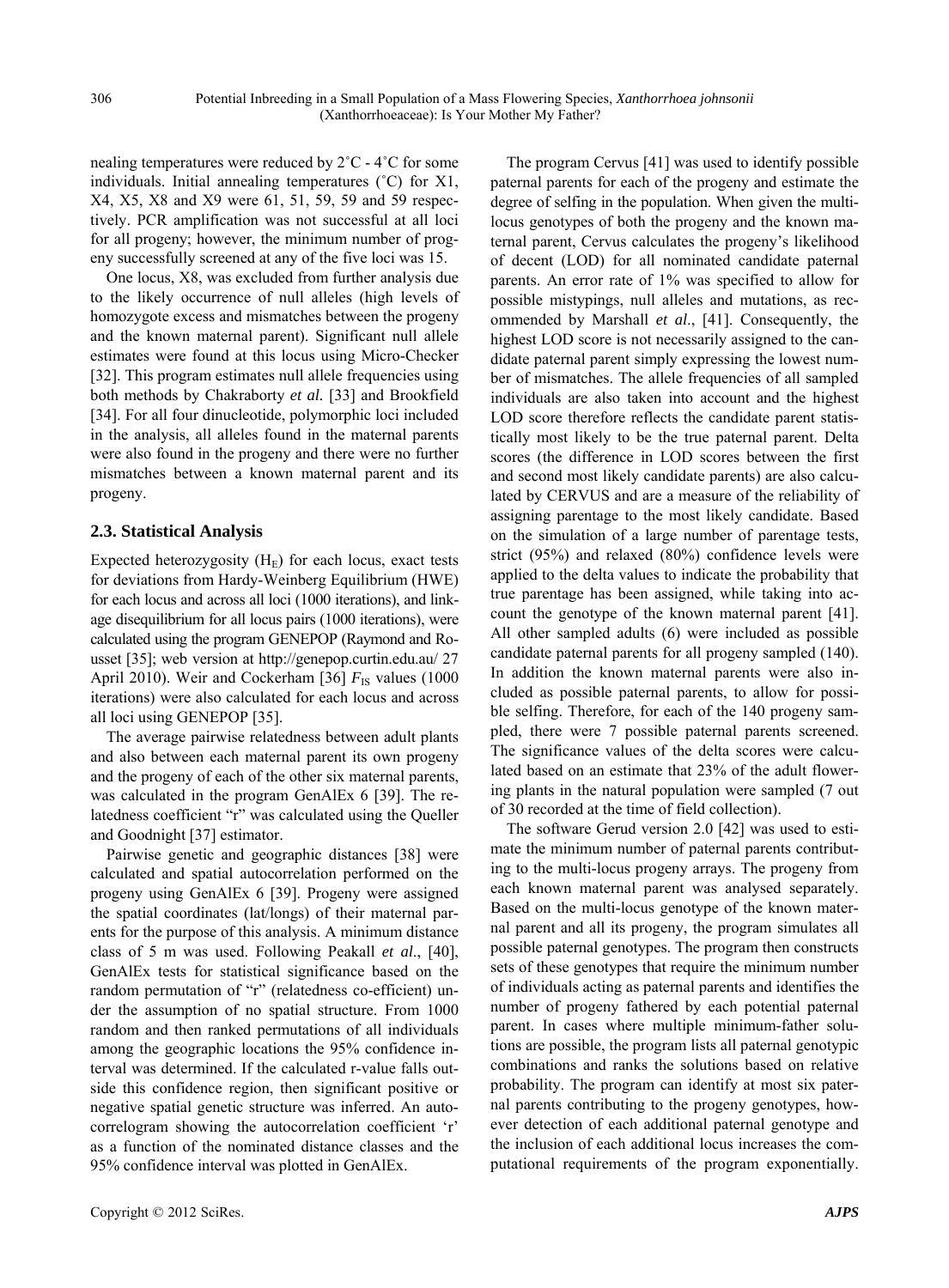Given the large increase in the number of alleles identified in the progeny in comparison to their known maternal parent (**Table 1**), we expected that several paternal parents would be contributing to each family group. We therefore limited the number of loci used in this analysis (as recommended in Jones [42]) to the two loci (X1 and X4) with the highest exclusion probabilities calculated in Gerud. Because Gerud is unable to deal with missing data, where there was failed allele amplification at either locus X1 or X4 for any of the progeny, that individual was removed from the analysis.

# **3. Results**

The heights of the seven adult plants sampled, ranged from 25 cm to 86 cm. (*i.e.* ~25 to 86 years old [43]). Spike length ranged from 36 cm to 108 cm. in length and circumference from 13.5 to 18 cm. Using an average of 2.1 seeds per  $\text{cm}^2$  [25] seed set in these plants ranged from just over 1000 seeds to approximately 4000 seeds.

The average number of alleles across all four loci was 6.75 for the maternal parents and 14 for the progeny. While all alleles found in the maternal parents were also found in progeny, the number of alleles found in the progeny was 47% to 67% times greater than the number

found in the maternal parents (**Table 1**). Two of the four loci (X4 and X9) were found to significantly deviate from HWE ( $p < 0.01$ ). Observed heterozygosity was consistently lower than expected across all four loci and  $F_{\text{IS}}$ values were small and positive (**Table 1**). After adjustment for multiple comparisons ( $n = 6$ , alpha = 0.05) Locus X4 showed significant linkage disequilibrium with loci X5 and X9. All other locus pairs were in linkage equilibrium. Pairwise relatedness "r" [37] values between adult plants ranged from 0 to 0.3. As expected the mean relatedness "r" [37] was greater between a known maternal parent and its progeny (0.44 - 0.55), than between each maternal parent and the progeny of another (0.23 to  $-0.24$ ).

Significant positive spatial structure was found among the progeny within the 5 m distance class and significant negative spatial structure was found at eight of the remaining nine distance classes (**Figure 2**). Measures of genetic similarity (r) between pairs of individual progeny ranged from  $0.197$  in the 5 m distance class to  $-0.079$  in the 45 m distance class.

Six of the 140 progeny were assigned one of the seven adult plants as a likely paternal parent at a 95% confidence level, based on the delta scores calculated in Cer-

| Locus          | Allele Size (bp)                        | N a/p | Na(a)          | Na(p) | H <sub>o</sub> | $\mathbf{H}_{\mathrm{E}}$ | $F_{\rm IS}$ |
|----------------|-----------------------------------------|-------|----------------|-------|----------------|---------------------------|--------------|
| X1             | 136 - 168                               | 7/138 | 9              | 17    | 0.86           | 0.88                      | 0.023        |
| X4             | 118, 120, 124 - 148, 152, 164, 170, 172 | 7/137 | 10             | 19    | 0.85           | 0.91                      | 0.073        |
| X <sub>5</sub> | $126 - 134$ , $138 - 150$               | 7/138 | $\overline{4}$ | 12    | 0.69           | 0.71                      | 0.039        |
| X9             | $104 - 112$ , $116 - 120$               | 7/128 | $\overline{4}$ | 8     | 0.70           | 0.75                      | 0.073        |
|                | average                                 |       | 6.8            | 14    |                |                           | 0.052        |

**Table 1. Characteristics of four dinucleotide microsatellite loci.**

Primer sequences are from J. Zalucki "unpubl. res."; N, number of individuals screened (includes both adults (A) and progeny (P)); Na (a), number of alleles scored in adult plants; Na (p), number of alleles scored in progeny; H<sub>O</sub>, observed heterozygosity; H<sub>E</sub>, expected heterozygosity.



**Figure 2. Autocorrelogram showing the spatial genetic structure among progeny within successive 5 m distance classes. The dashed horizontal line (with distance tic marks) represents no spatial genetic structure (r = 0), the two dashed lines represent the upper and lower confidence limits that bound the 95% confidence interval about the null hypothesis of no spatial structure for the combined data set as determined by 1000 permutations. The solid line represents the data set autocorrelation.**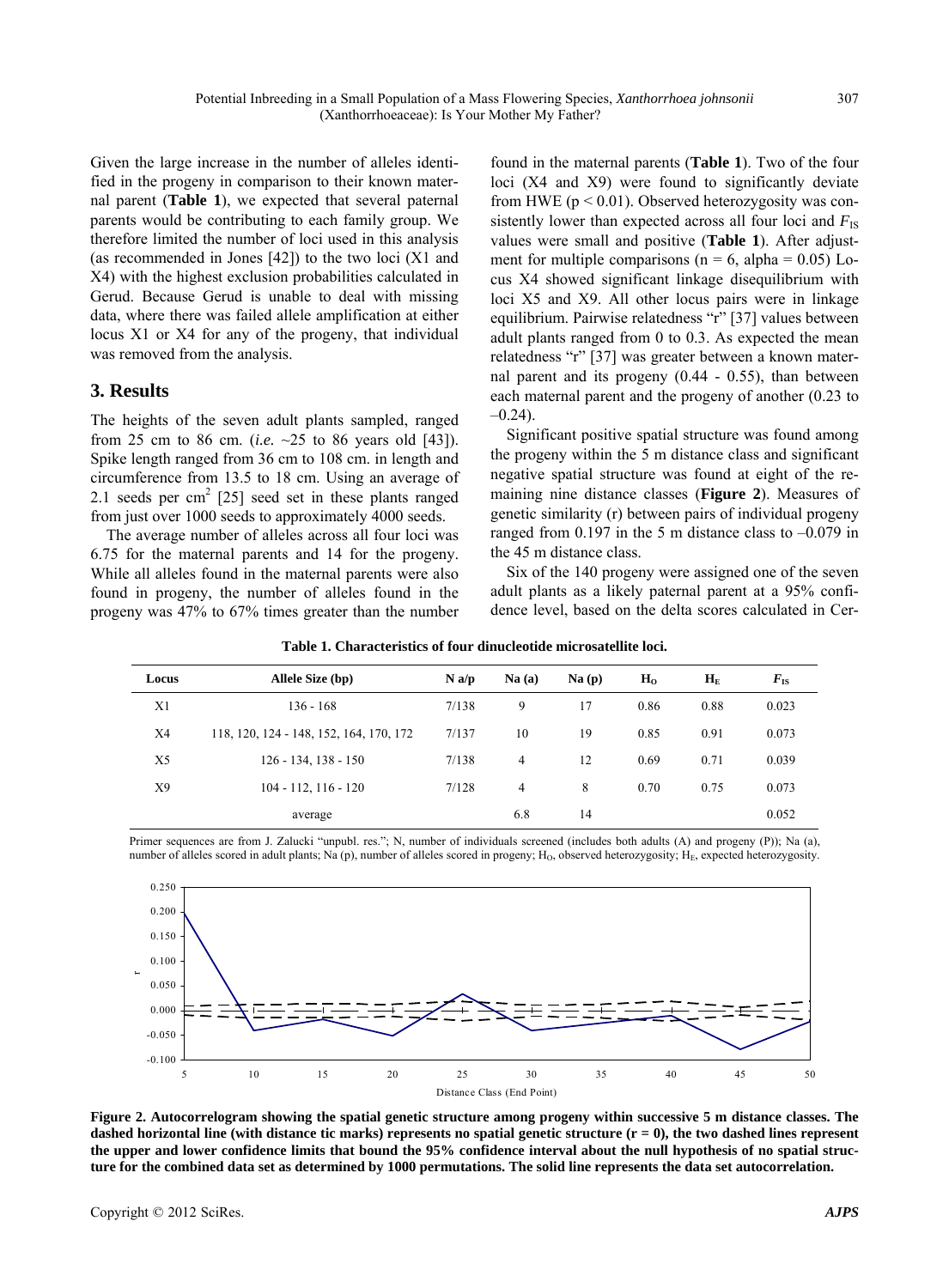vus [41]. Another seven progeny were assigned a paternal parent (from the seven sampled adults) at an 80% confidence level (**Table 2**). Therefore, for 127 of the 140 progeny sampled there was less than an 80% chance that any of the adult plants sampled was more likely than another to be the paternal parent (**Table 2**) suggesting outcrossing is high. All 13 progeny assigned a paternal parent had no allelic mismatches at any loci between progeny, the known maternal parent and the first paternal candidate. Zero or one mismatches were associated with the second paternal candidate.

No progeny from E15 was assigned a paternal parent from the seven adult plants sampled (**Table 2**). In addition, E15 was not assigned as a likely paternal parent for any of the assigned progeny. E10 was identified as a paternal parent for two of its own seed (*i.e.* selfed), however it was not assigned as a likely paternal parent to any of the other progeny. Pollen was moved among all other adult plants (**Table 2**).

Of the 140 progeny analysed four showed evidence of potential selfing. Two of these were at 95% confidence and both from maternal parent E10, and two at 80% confidence, both from maternal parent E7. This suggests that a conservative estimate of the populations outcrossing rate would be around 97% for this mating season.

The program Gerud [42] reconstructs the paternal genotypes needed to account for the progeny genotypes, given the known maternal parent genotype. When reconstructing paternal genotype solutions, some progeny may potentially be descended from more than one paternal parent. Therefore the sum of the progeny distributed among putative paternal parents may be higher than the number of progeny included in the analysis. Several equally likely solutions may be found, many varying

**Table 2. Details of the 13 progeny assigned a paternal parent from the seven sampled adult plants (the known maternal parents). Geographic distances between assigned paternal parents and the known maternal parent are given in parentheses and those assigned with 90% confidence are shown in bold.**

| <b>Maternal</b><br>Parent | Progeny 1                                   | Progeny 2                                   | <b>Progeny 3</b> Progeny 4 |             |
|---------------------------|---------------------------------------------|---------------------------------------------|----------------------------|-------------|
| E3                        | $E20(18.8 \text{ m})$ $E20(18.8 \text{ m})$ |                                             |                            |             |
| E7                        | $E8(14.5 \text{ m})$                        | <b>E8</b> $(14.5 \text{ m})$ E7 $(self)$    |                            | $E7$ (self) |
| E8                        | E3(32.5 m)                                  | E3 $(32.5 \text{ m})$ E7 $(14.5 \text{ m})$ |                            |             |
| E10                       | $E10$ (self)                                | $E10$ (self)                                |                            |             |
| E15                       | none                                        |                                             |                            |             |
| E18                       | E20(1.9 m)                                  |                                             |                            |             |
| E20                       | E8 (42.9 m)                                 |                                             |                            |             |

only in the assigning of some putative fathers as homozygotes rather than heterozygotes.

A minimum of five paternal parents were required to account for the genotypic diversity identified in the progeny from both E10 and E18 maternal parents (**Table 3**). In each case one putative paternal parent did not dominate in their contribution to progeny genotypes. Six paternal parent genotypes were identified for the progeny for both E8 and E15 maternal parents (**Table 3**). One putative paternal genotype identified for the progeny of E8, was included in all 15 of the most likely solutions and consistently contributed to more progeny than the other five potential parent genotypes. More than six paternal parents were needed to resolve the genotypic variation identified in the progeny from maternal parents E3, E7 and E20. The Gerud software was unable to reconstruct possible genotypic solutions in these cases.

# **4. Discussion**

The asynchronous flowering of a small number of *Xanthorrhoea johnsonii* occurring within a much larger population of reproductively mature plants provided a unique opportunity to examine the mating patterns of this species within a closed population for one mating season. The reproductive isolation of the population in this particular season determined that both the maternal and paternal parents for each seed produced in this season could only come from within the closed population. The potential for inbreeding, via either selfing and/or bi-parental inbreeding, was potentially amplified under these conditions, and would be evident in genetic analysis of the progeny.

*Xanthorrhoea johnsonii* has been shown to be capable of selfing in previous genetic analysis [25]. The potential

**Table 3. The minimum number of paternal parents contributing to the multi-locus progeny arrays.**

| <b>Maternal</b><br>Parent<br>(n progeny) | <b>Minimum</b><br>paternal<br>parents required | Distribution of<br>progeny among<br>putative paternal<br>parents | Number of<br>solutions <sup>*</sup> |
|------------------------------------------|------------------------------------------------|------------------------------------------------------------------|-------------------------------------|
| E3(20)                                   | >6                                             |                                                                  |                                     |
| E7(20)                                   | >6                                             |                                                                  |                                     |
| E8(20)                                   | 6                                              | 1, 2, 2, 3, 4, 8                                                 | 15                                  |
| E10(19)                                  | 5                                              | 3, 3, 4, 5, 5                                                    | $\overline{c}$                      |
| E15(18)                                  | 6                                              | 2, 3, 3, 4, 4, 4                                                 | 9                                   |
| E18(18)                                  | 5                                              | 2, 2, 4, 5, 5                                                    | 6                                   |
| E20(20)                                  | >6                                             |                                                                  |                                     |

\* Number of minimum father solutions given the highest probability in Gerud [42].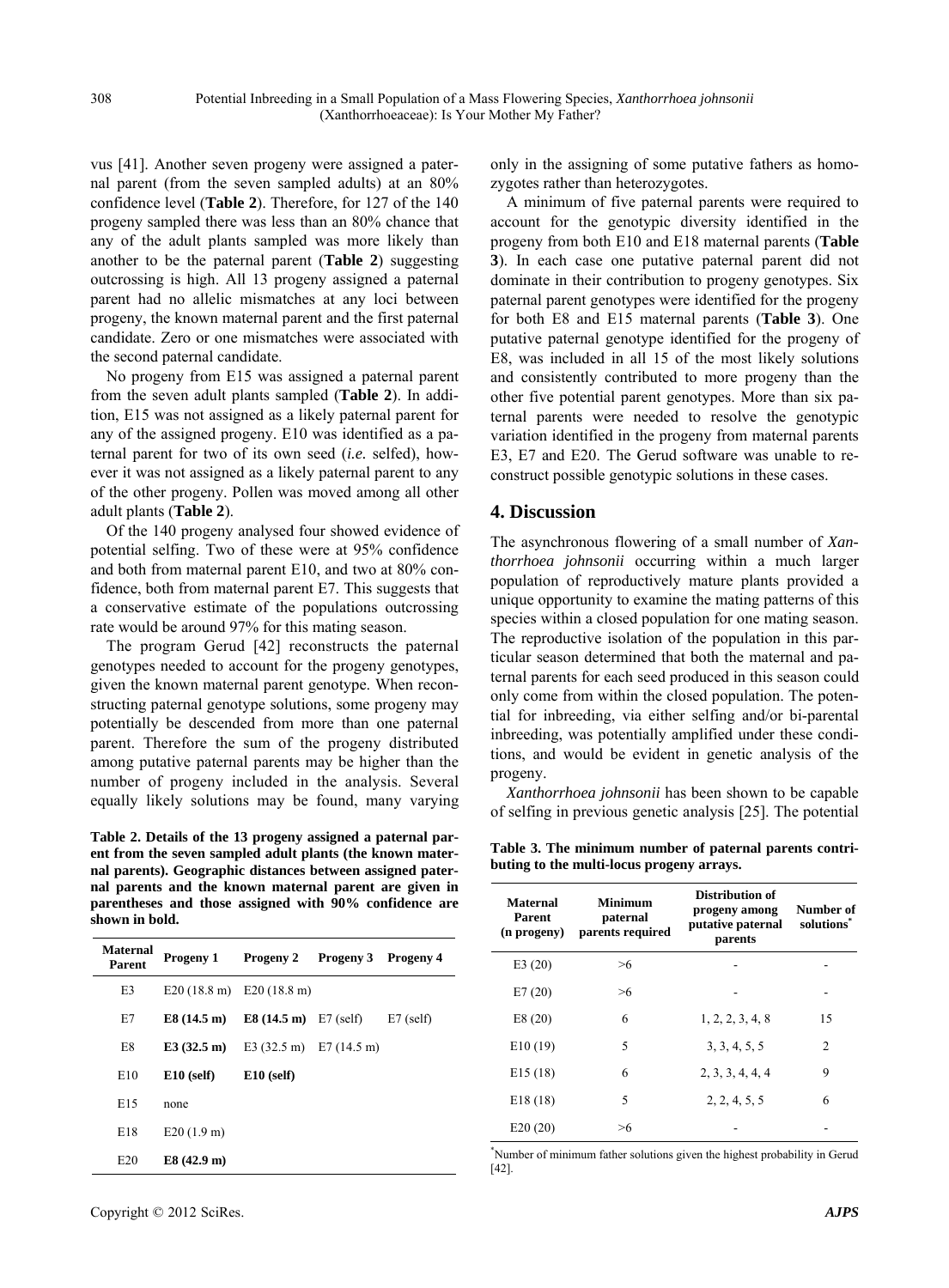for selfing may be heightened if pollinators spend more time on single plants due to the fewer numbers of flowering plants available [18]. Bi-parental inbreeding is possible if some spatial genetic structuring among adult plants already exists due to historic mating patterns, dispersal and recruitment events. Plant dispersal can occur during two independent life cycle stages: 1) pollen dispersal before fertilisation, and 2) seed dispersal after fertilisation and embryo development. Gene flow can therefore occur due to the immigration of paternal genotypes through pollen dispersal and/or the immigration of both maternal and paternal genotypes via seed dispersal/immigration [44,45].

In species that exhibit only localised seed dispersal, fine scale differentiation between family groups often occurs. This localised spatial genetic structuring can occur in conjunction with long-range pollen dispersal that can result in simultaneous broad scale homogenisation of variation between geographically distant populations [44, 45]. Little is known about the degree of spatial genetic structure that exists in adult populations of *X. johnsonii*. However, this species does exhibit a seemingly passive mode of seed dispersal, [26] where large quantities of full and/or half sib seeds are initially shed in close proximity to the maternal parent plant (localised seed dispersal), which suggests that some spatial genetic structure among the adult plants could be expected. Under conditions where neighbouring plants are more likely to be closely related, the potential for bi-parental inbreeding would be further enhanced in a closed population where pollen could only be sourced from among those neighbouring plants, as was the case in this study. In this study any effect of immigrant seed into the population was avoided as all seed was collected directly from the maternal plants inflorescence.

# **4.1. Genetic Variability and Spatial Patterns**

The number of alleles across the four loci in the adult plants ranged from four to nine alleles. This suggests that the sampled adult plants were quite diverse and unrelated. Plants were distributed throughout 0.2 ha and reflected a range of geographic proximities to one another. Plant E18 showed a potential half sib relationship ( $r \sim 0.25$ ) with plant E20 (1.8 m apart) and plant E7 27.2 m apart. However all other pairwise relatedness values indicated that adult plants were unrelated to each other  $(r \sim 0)$  regardless of geographic proximity. Observed and expected heterozygosity was not calculated for the adult plants alone. However, in a previous genetic study of four populations of *X. johnsonii*, observed/expected heterozygosities (based on allozyme data) ranged from 0.33/ 0.39 to 0.42/0.53, with no significant deviations from

Hardy-Weinberg equilibrium [25].

The maintenance of high levels of genetic diversity among the adult plants within close proximity to each other, and across the population as a whole, is likely the result of several different population processes facilitateing historic gene flow through seed and pollen dispersal. : 1) it suggests that historic pollen movement must have consistently covered distances at least greater than nearest neighbour; 2) secondary seed dispersal may be more prevalent than currently understood; and 3) although a large number of half- and full-sib seeds are passively deposited within close proximity to a maternal plant each season, only a very small number of these establish during a recruitment event. Temporally patchy recruitment in this way would limit the formation of family group structure, as found in this population.

The age of individual *X. johnsonii* can be estimated using the height of the plant as a surrogate measure, and both the sampled and unsampled plants in this population reflected a wide range of ages  $(\sim 25$  to 86 years). The varied age of the plants within the population suggests that recruitment events are sporadic over a number of years and are not the result of a mass recruitment event within one season. The latter event would produce an even age stand of individuals which is not evident in this or other species within the genus [26]. The lack of relatedness among the sampled adult plants of various ages suggests that no single pollen donor consistently contributed to seed/progeny across several seasons. No full sib relationships were identified among the adult plants in this study.

The average number of alleles (14) found in the progeny was twice that found in the sampled adults (6.72). The only viable source of pollen was from plants within the population and therefore these additional alleles must have been contributed to the progeny from unsampled adult plants acting as pollen donors/fathers. This indicates that the extant adult population is likely even more genetically diverse than reflected in our limited sample of adults. Although the observed heterozygosity was lower than expected at all four loci (**Table 2**), the very small  $F_{IS}$  values suggests a lack of certain heterozygote genotypes, rather than an excess of homozygotes caused by inbreeding or null alleles. A lack of some allele combinations in heterozygote progeny is expected when several paternal parents contribute new and different alleles to the progeny array from one maternal parent.

Although no evidence of inbreeding was found among the sampled adult plants, both bi-parental inbreeding and selfing were potentially heightened within the sampled progeny due to the effective isolation of the population during the flowering season. The unseasonable timing of the flowering event provided potential pollinators with a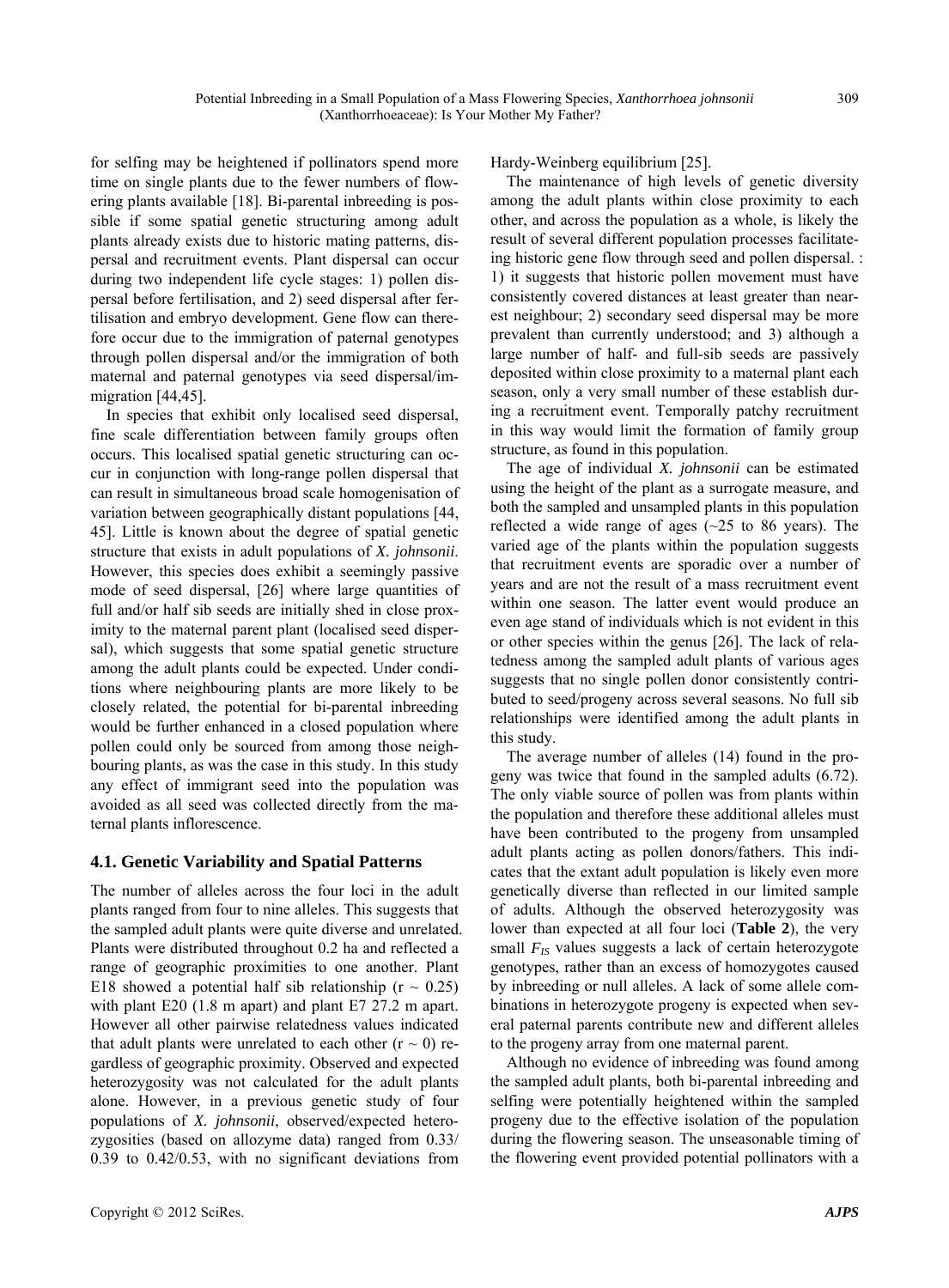concentrated and limited resource of both pollen and nectar to contribute to the progeny/seed. Our analysis of the selfing rates and spatial autocorrelation of progeny arrays allowed us to test our hypothesis of potential genetic structuring in this isolated population.

The estimated outcrossing rate for this population was quite high at 97%. Only four of the 140 progeny were identified as possible selfing events (two individuals at 95% and two individuals at 80% confidence) (**Table 2**). These progeny were from only two maternal parents. In populations with low genetic diversity, true selfing may be difficult to distinguish from bi-parental inbreeding between closely related individuals. This is unlikely to be the case in this study. A previous study of this species based on allozyme data also found high outcrossing rates [25]. During normal flowering seasons in large populations with high flowering density, outcrossing rates were on average 99%. In populations where the individual plants were more isolated (approximately 50 m between nearest neighbours) and flowering density was therefore lower, outcrossing rates decreased slightly to 97% [25].

A strong positive genetic structure within the first two distance classes (up to 10 metres) was found in the progeny analysis (**Figure 2**). This was expected within the first distance class (up to 5 m) as all progeny from a given maternal parent were assigned that maternal plants geographic co-ordinates. Individuals within the first distance class of 5 m were therefore predominantly from the same maternal parent and would reflect at least half-sib relationships which would generate significant positive spatial structure in the smallest distance classes of the autocorrelation analysis. However, two maternal plants E18 and E20, occurred only 1.85 m apart. Therefore, comparisons of individuals between these two family groups were included within the first distance class (5 m). This suggests some positive genetic structure beyond the half-sib relationships of progeny from the same maternal parent.

Any family group structure in the progeny disappeared within only 10 m (**Figure 2**). This reflects the high levels of diversity found in the seed generation as a whole, but also highlights the lack of any apparent nearest-neighbour pattern of pollen transfer. Although seed dispersal may be limited, pollen movement must be more widespread (i.e. not only nearest-neighbour) in order to maintain high diversity and limit family spatial structure. The isolation of this population in this particular breeding season could have promoted inbreeding in the progeny, however this was not the case. The lack of genetic structure found in the progeny (in distance classes  $> 10$  m) also shows that the limited pollen pool and small population size in this particular breeding season has not promoted inbreeding.

#### **4.2. Pollen Donors and Movement**

Given that a 47% - 67% increase in allele numbers was found in the progeny compared to the maternal parents, it was apparent that more than one father had contributed to the progeny of each maternal parent. As maternal genotypes were known, the number of paternal parents needed to account for each family progeny array was then assessed. The minimum number of pollen donors required for any of the seven family groups (of 20 seeds) was five, with three of these families requiring at least six paternal parents (**Table 3**). The distribution of progeny assigned to each of the putative paternal parent genotypes was relatively even *i.e.* no single paternal multilocus genotype was a dominant contributor to the progeny (**Table 3**). Due to the 3 - 5 year flowering cycle exhibited by this species, it is likely that, historically, it has not been the same combinations of plants contributing to seed set each year. This will help mitigate against loss of genetic variability in this species.

The need for multiple paternal parents to resolve the multi-locus genotypes of the progeny within each family group suggests that many plants within the population are acting independently as both maternal and paternal parents. From the seven sampled maternal parents in this study, five (71%) were identified as probable paternal parents for at least one progeny from another sampled adult plant (**Table 2**). Pollen transfer in these cases occurred across a range of distances, from as little as 1.9 m from plant E20 to plant E18, up to 43 m from plant E8 to plant E20 (**Table 2**). Given the assumed limited and passive mode of seed dispersal in this species, multiple pollen donors donating pollen over a wide range of distances is likely the predominant process maintaining high genetic diversity, and limiting family group sub-structuring. The need for multiple paternal parents also suggests that either a few individual pollinators are transferring mixed pollen loads, or numerous pollinators are involved in moving pollen among the plants.

As populations become smaller and more geographically isolated from one another through increased habitat fragmentation in urbanised areas, the potential for inbreeding and subsequent loss of genetic diversity is potentially heightened [3-6]. Prior to this study, the only previous estimates of outcrossing rates for this species were calculated for several large populations [25]. Our estimates of high levels of genetic diversity and a high outcrossing rate corroborate these findings but are based on a much smaller spatial scale (0.2 hectare). Our study suggests that family group substructure may not be a feature of *X. johnsonii* populations, that individual plants produce genetically diverse progeny within a breeding season and that there is no evidence of single plants acting as principle pollen donors. This is an encouraging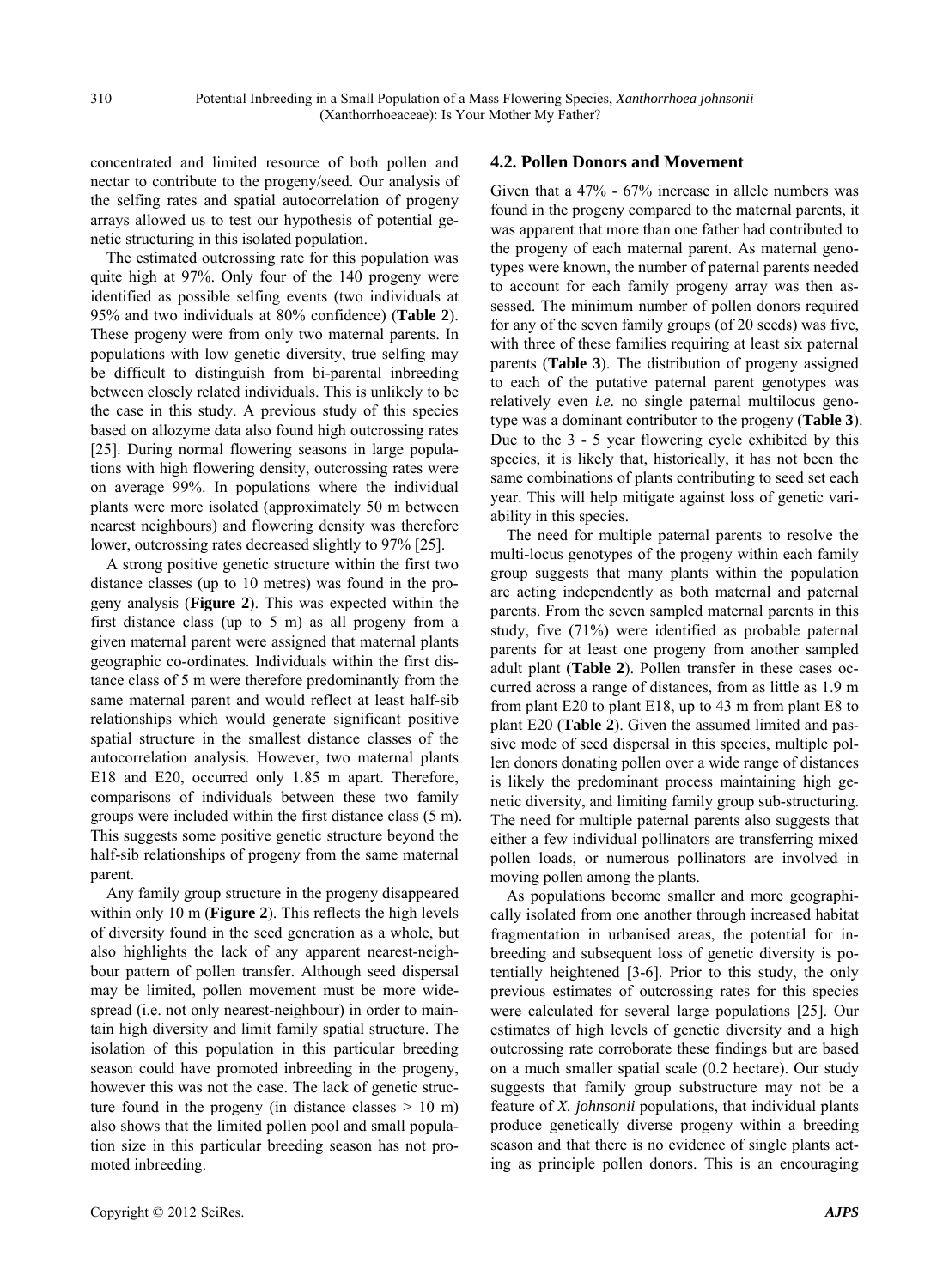finding for this species as it is constantly under threat due to habitat fragmentation. As this study focused on only a single population, and a small number of adults, future study of paternal parentage (pollen donors) within geographically fragmented populations warrants study. The sporadic and seemingly low recruitment rates could be both a help and a hindrance for this species in the future. The low recruitment rates keep the genetic diversity of the population high, with few full or half sibs being established in close proximity. But the low recruitment rates could become a problem if their frequency declines. Changes in micro-climatic conditions could change germination rates and recruitment events. As *X. johnsonii* is long-lived, this problem may not be evident in the short term. It would become a problem for the species if recruitment were to fail over the course of several decades.

### **5. Acknowledgements**

The molecular work for this study was done in the Molecular Ecology Lab at Griffith University and we thank Professor Jane Hughes for her guidance. David Gopurenko and Jemma Sommerville were responsible for the development of this library and running the samples. Special thanks to Professor Meron Zalucki for helpful comments on this manuscript. Valuable comments from four anonymous referees improved this manuscript.

#### **REFERENCES**

- [1] I. Bartish Peterson and J. Peterson, "Effects of Population Size on Genetic Diversity, Fitness and Pollinator Community Composition in Fragmented Populations of *Anthericum liliago* L," *Plant Ecology*, Vol. 198, No. 1, 2008, pp. 101-110. [doi:10.1007/s11258-007-9388-4](http://dx.doi.org/10.1007/s11258-007-9388-4)
- [2] N. J. Ouborg, P. Vergeer and C. Mix, "The Rough Edges of the Conservation Genetics Paradigm for Plants," *Journal of Ecology*, Vol. 94, No. 6, 2006, pp. 1233-1248. [doi:10.1111/j.1365-2745.2006.01167.x](http://dx.doi.org/10.1111/j.1365-2745.2006.01167.x)
- [3] G. Caughley, "Directions in Conservation Biology," *Journal of Animal Ecology*, Vol. 63, No. 2, 1994, pp. 215-244. [doi:10.2307/5542](http://dx.doi.org/10.2307/5542)
- [4] P. Crnokrak and D. A. Roff, "Inbreeding Depression in the Wild," *Heredity*, Vol. 83, No. 3, 1999, pp. 260-270. [doi:10.1038/sj.hdy.6885530](http://dx.doi.org/10.1038/sj.hdy.6885530)
- [5] N. C. Ellstrand and D. R. Elam, "Population Genetic Consequences of Small Population-Size—Implications for Plant Conservation," *Annual Review of Ecology and Systematics*, Vol. 24, No. 1, 1993, pp. 217-242. [doi:10.1146/annurev.es.24.110193.001245](http://dx.doi.org/10.1146/annurev.es.24.110193.001245)
- [6] D. A. Falk and K. E. Holsinger (Eds.), "Genetics and Conservation of Rare Plants," Oxford University Press, New York, 1991.
- [7] R. Zhao, H. Xia and B. R. Lu, "Fine-Scale Genetic Structure Enhances Biparental Inbreeding by Promoting Mating Events between More Related Individuals in Wild

Soybean (*Glycine Soja*; Fabaceae) Populations," *American Journal of Botany*, Vol. 96, No. 6, 2009, pp. 1138- 1147. [doi:10.3732/ajb.0800173](http://dx.doi.org/10.3732/ajb.0800173)

- [8] S. C. H. Barrett and J. R. Kohn, "Genetic and Evolutionary Consequences of Small Population Size in Plants: Implications for Conservation," In: D. A. Falk and K. E. Holsinger, Eds., *Genetics and Conservation of Rare Plants*  Oxford University Press, New York, 1991, pp. 3-30.
- [9] O. Honnay and H. Jacquemyn, "Susceptibility of Common and Rare Plant Species to the Genetic Concequences of Habitat Fragmentation," *Conservation Biology*, Vol. 21, No. 3, 2006, pp. 823-831. [doi:10.1111/j.1523-1739.2006.00646.x](http://dx.doi.org/10.1111/j.1523-1739.2006.00646.x)
- [10] A. Young, T. Boyle and T. Brown, "The Population Genetic Consequences of Habitat Fragmentation for Plants," *Trends in Ecology and Evolution*, Vol. 11, No. 10, 1996, pp. 413-418. [doi:10.1016/0169-5347\(96\)10045-8](http://dx.doi.org/10.1016/0169-5347(96)10045-8)
- [11] Q. F. Geng, C. L. Lian, S. Goto, J. M. Tao, M. Kimura, M. D. S. Islam and T. Hogetsu, "Mating System, Pollen and Propagule Dispersal, and Spatial Genetic Structure in a High-Density Population of the Mangrove Tree Kandelia Candel," *Molecular Ecology*, Vol. 17, No. 21, 2008, pp. 4724-4739. [doi:10.1111/j.1365-294X.2008.03948.x](http://dx.doi.org/10.1111/j.1365-294X.2008.03948.x)
- [12] Y. Isagi, D. Saito, H. Kawaguchi, R. Tateno and S. Watanabe, "Effective Pollen Dispersal Is Enhanced by the Genetic Structure of an *Aesculus Turbinata* Population," *Journal of Ecology*, Vol. 95, No. 5, 2007, pp. 983-990. [doi:10.1111/j.1365-2745.2007.01272.x](http://dx.doi.org/10.1111/j.1365-2745.2007.01272.x)
- [13] T. Kenta, Y. Isagi, M. Nakagawa, M. Yamashita and T. Nakashizuka, "Variation in Pollen Dispersal between Years with Different Pollination Conditions in a Tropical Emergent Tree," *Molecular Ecology*, Vol. 13, No. 11, 2004, pp. 3575-3584. [doi:10.1111/j.1365-294X.2004.02345.x](http://dx.doi.org/10.1111/j.1365-294X.2004.02345.x)
- [14] C. F. Williams, "Effects of Floral Display Size and Biparental Inbreeding on Outcrossing Rates in *Delphinium barbeyi* (Ranunculaceae)," *American Journal of Botany*, Vol. 94, No. 10, 2007, pp. 1696-1705. [doi:10.3732/ajb.94.10.1696](http://dx.doi.org/10.3732/ajb.94.10.1696)
- [15] M. B. Routley and B. C. Husband, "The Effect of Protandry on Siring Success in *Chamerion angustifolium* (Onagraceae) with Different Inflorescence Sizes," *Evolution*, Vol. 57, No. 2, 2003, pp. 240-248.
- [16] G. H. Pyke, "Optimal Foraging: Movement Patterns of Bumblebees between Infloresences," *Theoretical Population Biology*, Vol. 13, 1978, pp. 72-98. [doi:10.1016/0040-5809\(78\)90036-9](http://dx.doi.org/10.1016/0040-5809(78)90036-9)
- [17] H. S. Ishii, Y. Hirabayashi and G. Kudo, "Combined Effects of Inflorescence Architecture, Display Size, Plant Density and Empty Flowers on Bumble Bee Behaviour: Experimental Study with Artificial Inflorescences," *Oecologia*, Vol. 156, No. 2, 2008, pp. 341-350. [doi:10.1007/s00442-008-0991-4](http://dx.doi.org/10.1007/s00442-008-0991-4)
- [18] J. D. Karron, K. G. Holmquist, R. J. Flanagan and R. J. Mitchell, "Pollinator Visitation Patterns Strongly Influence among-Flower Variation in Selfing Rate," *Annals of Botany*, Vol. 103, No. 9, 2009, pp. 1379-1383. [doi:10.1093/aob/mcp030](http://dx.doi.org/10.1093/aob/mcp030)